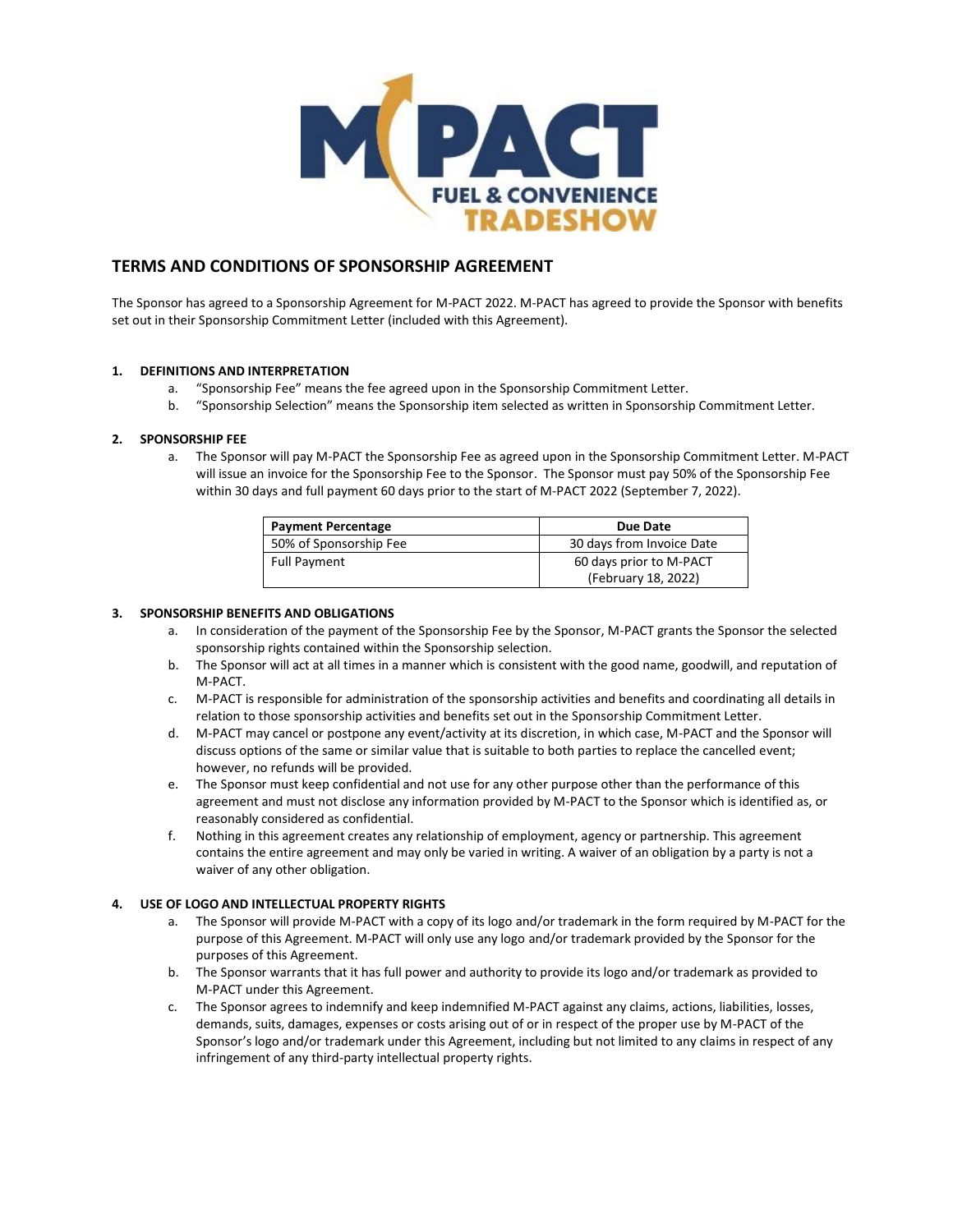

- d. Nothing in this Agreement constitutes a grant or creates to or in favor of a party and goodwill or proprietary right in or relation to the other party or any of the other party's intellectual property, including but not limited to the other party's logo and/or trademarks.
- e. Each party agrees not to take any action which may damage the validity or value of the other party's name, corporate logo or other identifying mark in connection with performance of this agreement.

# **5. TERMINATION AND CANCELLATION**

- a. M-PACT may terminate this Agreement immediately on written notice to the Sponsor, if the Sponsor fails to pay the Sponsorship Fee to M-PACT in accordance with the payment provisions of this Agreement;
- b. Either party may terminate this Agreement if;
	- i. The other party commits a breach of any provision of this Agreement and such breach is not rectified within 7 days after receipt of written notice from the first party requiring the breach to be remedied;
	- ii. One party commits any act or behaves in any manner, which is the reasonable opinion of the other party, brings the first party into disrepute; or
	- iii. One party becomes or threatens to become, or in the reasonable opinion of the other party is in jeopardy of becoming, subject to any form of insolvency administration.
- c. The Sponsor will not be entitled to any refund of the Sponsorship Fee if the Sponsor terminates this Agreement other than in accordance with clause 5.2.

# **6. CANCELLATION POLICY**

a. In the unlikely event that M-PACT should decide or be forced to cancel this event at any time after execution of this Agreement, the following cancellation charges will apply due to pre-cancellation promotion and recognition of sponsorships:

| <b>Date of Cancellation Notice</b>                                   | <b>Percentage of Pre-</b><br><b>Cancel Promotion of</b><br><b>Sponsorship Fee</b> |
|----------------------------------------------------------------------|-----------------------------------------------------------------------------------|
| Cancellation between 120 days in advance of<br>convention start date | 50%                                                                               |
| Cancellation between 90 days in advance of<br>convention start date  | 75%                                                                               |
| Cancellation between 30 days in advance of<br>convention start date  | 100%                                                                              |

- **The cancellation policy does not apply to this agreement. There will not be any pre-cancellation fee applied.**
- b. Impossibility

The performance of this Agreement by either party is subject to acts of God, war, government regulation, disaster, fire, medical epidemic, strikes, terrorism or threats of terrorism, civil disorder, or similar cause, including emergency conditions, beyond the control of the parties making it, illegal, impossible to hold the Event, or for either party to fully perform the terms of this Agreement.